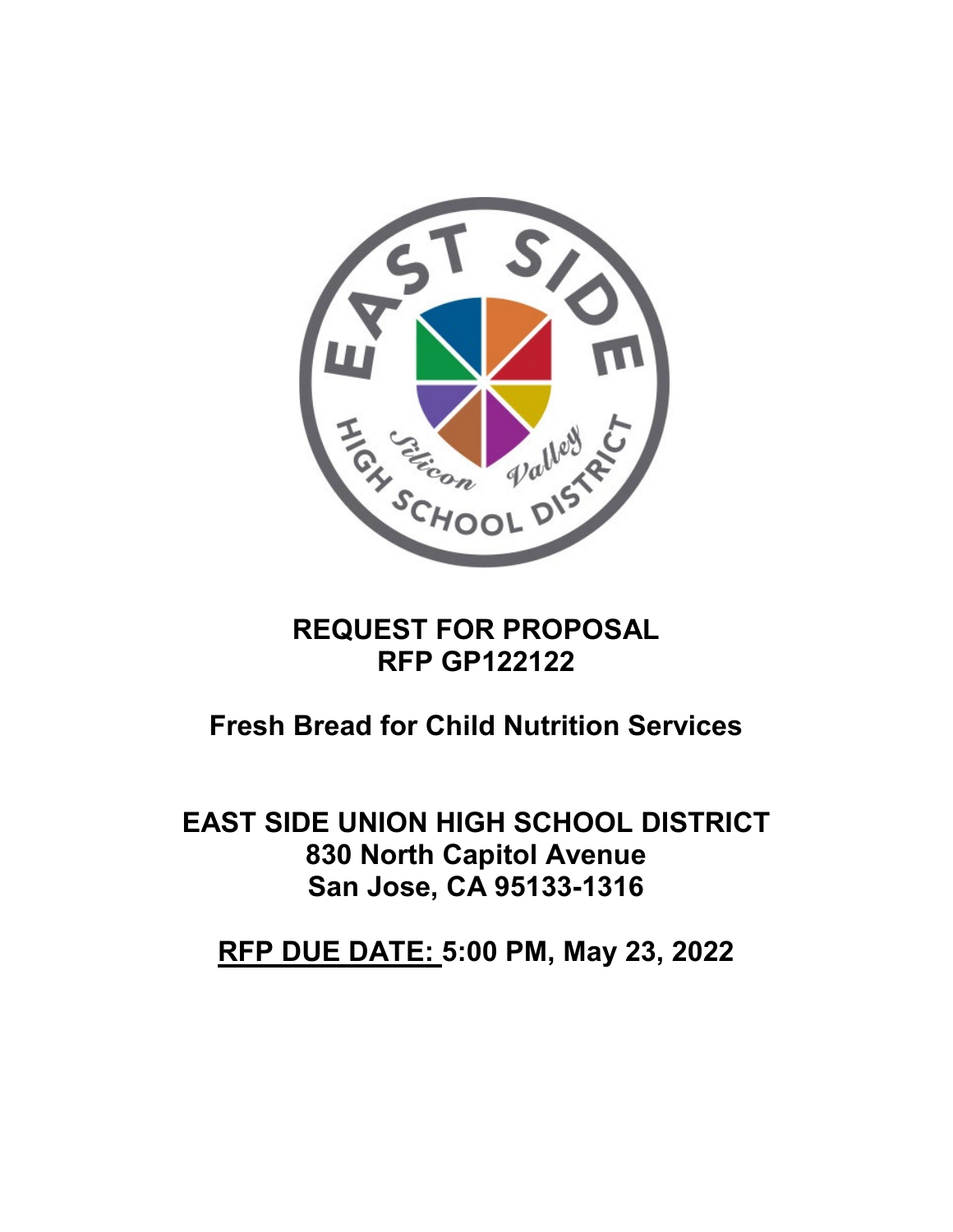### **Notice to Vendor**

The Board of Trustees of the East Side Union High School District (ESUHSD) is requesting proposals for the award of purchase order contract for the purchase of **Fresh Bread for Child Nutrition Services** in accordance with the minimum specifications included herein. Prices are to be quoted F.O.B. Destination: Multiple Destinations.

PlanetBids is a web enabled procurement and electronic bidding system. In order to begin bidding for this RFP the Vendor must first register, for free, online: <http://www.planetbids.com/portal/portal.cfm?CompanyID=24763>

As a registered and approved vendor within our vendor database, you will be automatically notified of bid alerts, bid changes or updates and addenda. All bid related information is located within the different tabs of the bid detail. Only applicable tabs will be available within the bid.

To download a copy of the line item, register and login to PlanetBids, double click on the Project Title you wish to bid on. Once the bid is open select the Line Items tab. In the top right corner click on Export. Save file under desired folder and name.

Copies of the RFP, including forms that need to be completed and submitted, can be downloaded from the PlanetBids website.

All proposals are to be submitted electronically via PlanetBids on or before **5:00 PM, May 23, 2022**. All necessary documentation for this RFP can be downloaded via the PlanetBids website.

Contact Person: Phuong Nguyen/Senior Contract Specialist Phone: 408-347-5073

#### **Paper RFPs will not be accepted**. **We are only accepting electronic RFPs via PlanetBids.**

No vendor may withdraw any proposal for a period of ninety (90) calendar days after the date set for the proposal submittal deadline. A successful respondent vendor shall not be relieved of the proposal submitted without the District's consent, which relief the District may grant or deny in its discretion.

ESUHSD will review the responses, contact references, and complete a weighted scoring matrix for each respondent vendor.

ESUHSD reserves the right to accept or reject any item or group(s) of items of a proposal. ESUHSD also reserves the right to waive any minor informality or irregularity in any proposals. Additionally, ESUHSD may, for any reason, decide not to award an agreement as a result of this RFP, or to reissue the RFP.

There will not be a formal public opening for this RFP. After the recommendation for the purchase order contracts award is submitted to the Board of Trustees for approval, all proposals will be available for public review.

For assistance with eBidding, please refer to the eBidding User Guide. To locate the eBidding Users Guide, click on "Place eBid". After you have accepted the terms and conditions, click the "?" (Red question mark) located at the upper right of the page to access the PlanetBids Support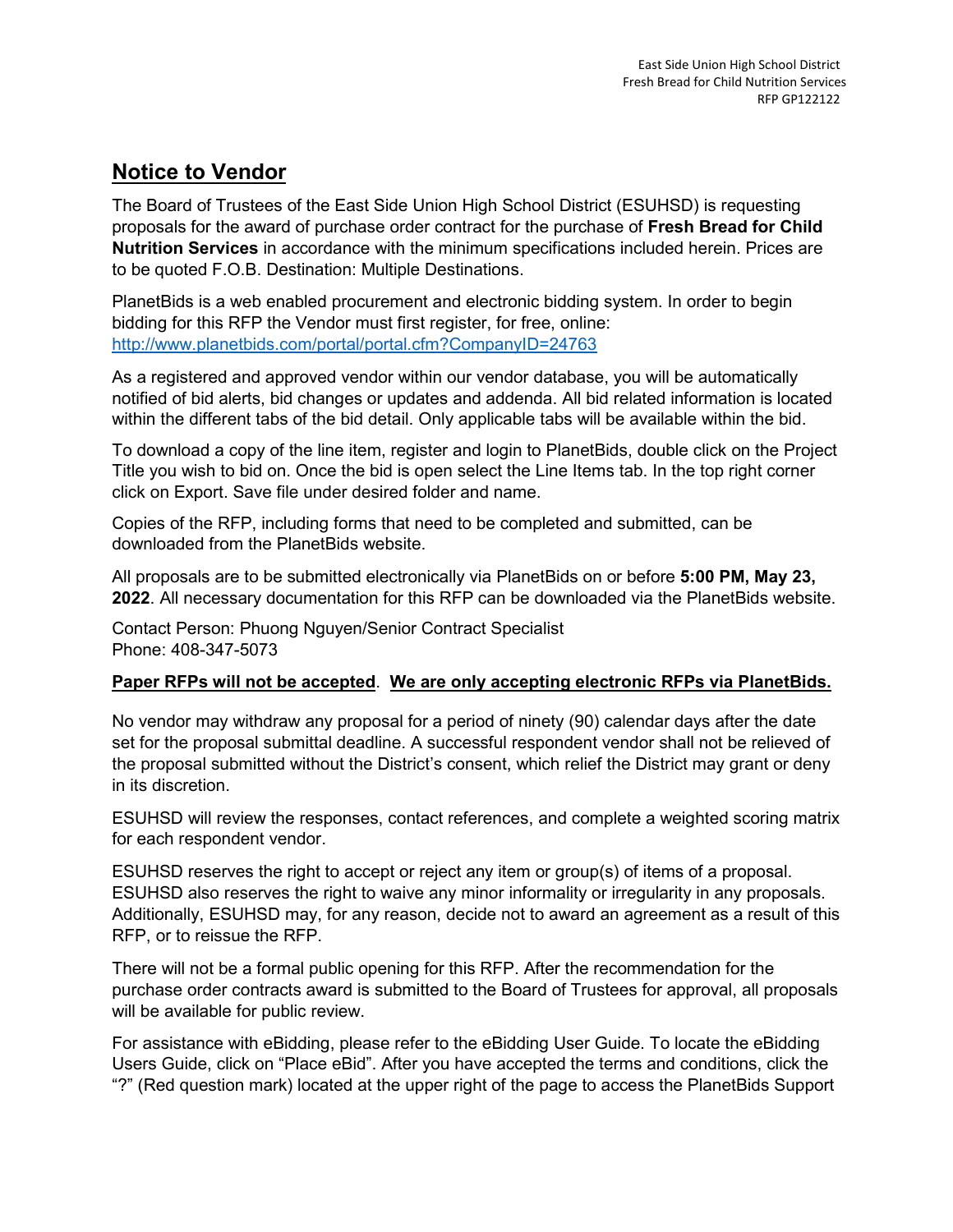Page. Here you can view Frequently Asked Questions, download the eBidding Users Guide or open a support ticket for further assistance.

The User Guide can be downloaded from the vendor portal or by following this link: <https://www.planetbids.com/UsersGuides/PlanetBids%20BidsOnline%20Users%20Guide.pdf>

If you are having technical issues downloading or submitting your bid documents please contact Planet Bids Directly at (818) 992-1771.

# **Proposed Timeline**

The following is the anticipated timeline of events for this RFP. ESUHSD may change the estimated dates and processes as deemed necessary.

| May 2, 2022   | <b>Publish Request for Proposals</b>                                   |
|---------------|------------------------------------------------------------------------|
| May 12, 2022  | Last day for submissions of questions and/or clarifications by 1:00 PM |
| May 23, 2022  | Proposals Due electronically only on PlanetBids by 5:00 PM             |
| June 23, 2022 | Award presented to the Board of Trustees                               |
| July 1, 2022  | Contract start date - PO issuance                                      |

# **Addenda**

The ESUHSD may modify this RFP, any of its key action dates, or any of its attachment, prior to the proposal submittal date. Addenda will be numbered consecutively as a suffix to the RFP reference number. Addenda shall be available for public view on PlanetBids. It is the Respondent Vendor's responsibility to ensure they have incorporated all addenda. Failure to acknowledge incorporated addenda will not relieve the Respondent Vendor of the responsibility to meet all terms and conditions of this RFP and any subsequent addenda.

### **Inquiries and/or Clarifications**

Any requests for clarification of the RFP shall be made via PlanetBids only, under the "Q&A" tab, no later than **1:00 PM, May 12, 2022.**

All responses to questions/clarifications will be posted to the PlanetBids website. If any addenda are issued, they too shall be posted to the PlanetBids website. It is the Respondent Vendor's responsibility to review PlanetBids for any responses and/or addenda.

ESUHSD is responsible only for what is expressly stated within this RFP and any authorized written addenda thereto. ESUHSD is not responsible for and will not be bound by any person not authorized to act on its behalf.

*As of the issuance date of this RFP and continuing until the final date for submission of proposals, contact with ESUHSD employees is strictly limited. All personnel representing ESUHSD are specifically directed not to hold meetings, conferences or technical discussions with any vendor for purposes of responding to this RFP. Any vendor found to be acting in any way contrary to this directive will be disqualified from entering into any contract that may result from this RFP.*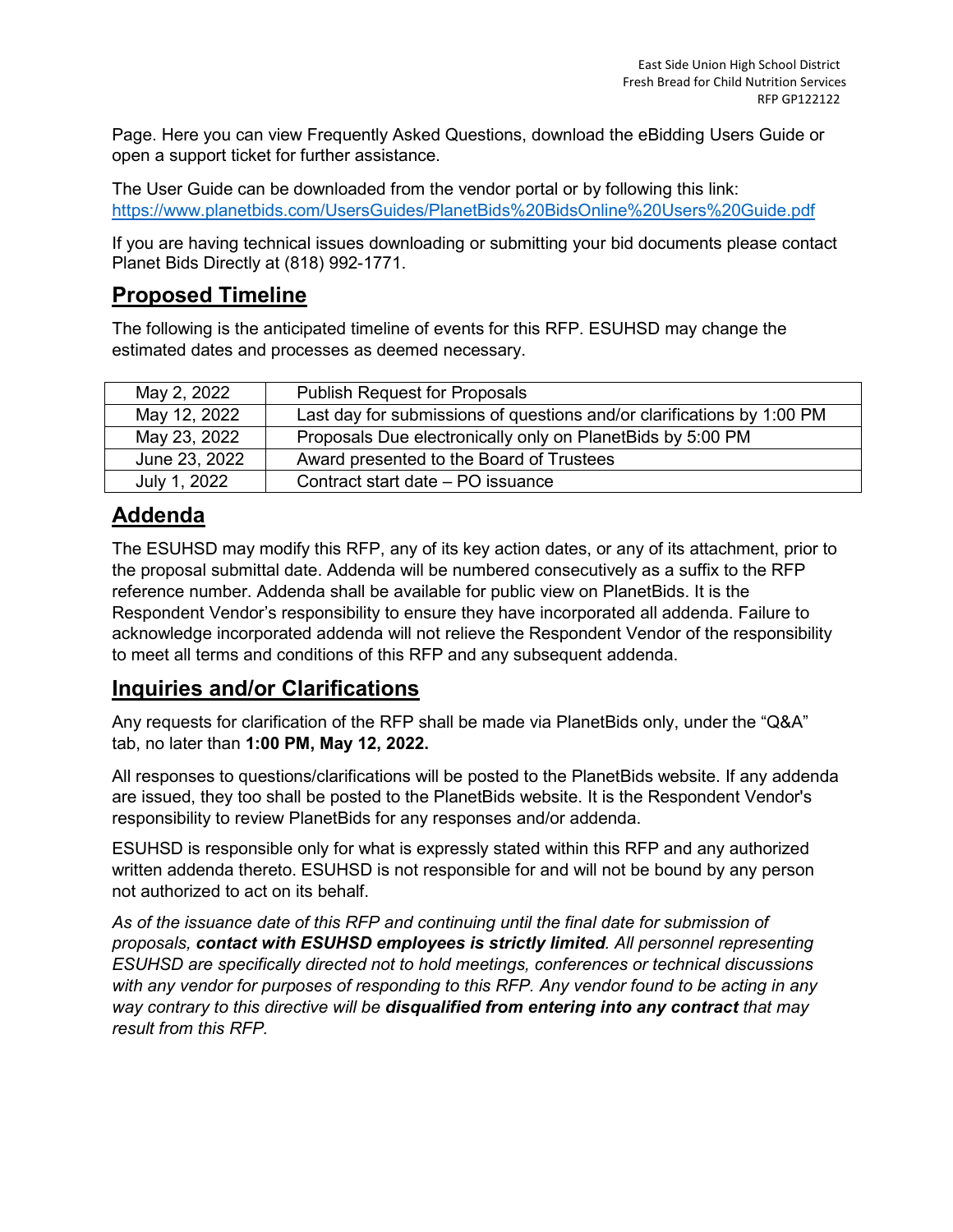# **Submission of RFP Proposals**

Please review this RFP carefully before responding to ensure that all procedural, system and contractual requirements are fully understood. Failure to adhere to all requirements will disqualify the proposal.

# **Evaluation Criteria**

The following is the criteria by which ESUHSD will evaluate proposals submitted in response to this RFP.

| <b>RFP Evaluation Criteria</b>                |      |  |  |
|-----------------------------------------------|------|--|--|
| Price                                         |      |  |  |
| <b>Product Specifications</b>                 |      |  |  |
| Adherence to RFP Requirements                 |      |  |  |
| <b>Vendor Qualifications/Past Performance</b> |      |  |  |
| Total                                         | 100% |  |  |

# **District Overview**

ESUHSD encompasses a 180 square mile area of San Jose, bordering on "Silicon Valley" in Santa Clara County. It is one of California's largest high school districts (grades 9-12) with an enrollment of approximately 22,576 students. ESUHSD operates twelve comprehensive high schools, one continuation high school, three alternative schools and eight charter schools. The charter schools serve an additional 3,961 students. ESUHSD also administers an Adult Education Program that serves over 8,100 adults.

As one of the largest school districts in the area, our participation rates for food for CNS are outstanding. Each day the district will serve over 5,000 breakfasts 8,000 lunches and 1,500 suppers. ESUHSD operates 11 fully functioning production sites where food will be dropped daily (list of locations is under product specifications). Within these 13 sites, 40 programs participate in food programs, everything from our traditional schools, to charter schools and county programs.

COVID-19 has altered the way meals are prepared, served and distributed to families in the East Side Union High School District community. Estimated quantities and dates of service are subject to change based on county, state and/or federal guidelines.

# **Purpose of the Proposal**

The purpose of this request for proposal (RFP) is to solicit proposals from qualified vendors to provide ESUHSD with pricing for various perishable foodstuffs and food commodities for the self-operated Child Nutrition Service program at East Side Union High School District.

# **Product Specifications**

Materials furnished must conform to the specifications and will be subject to the inspection and approval of the ESUHSD's General Purchasing Department. Qualifications or changes in specifications prior to RFP opening must be in writing. Only written qualifications or changes will be valid and must accompany the vendor's documents. All specifications are minimal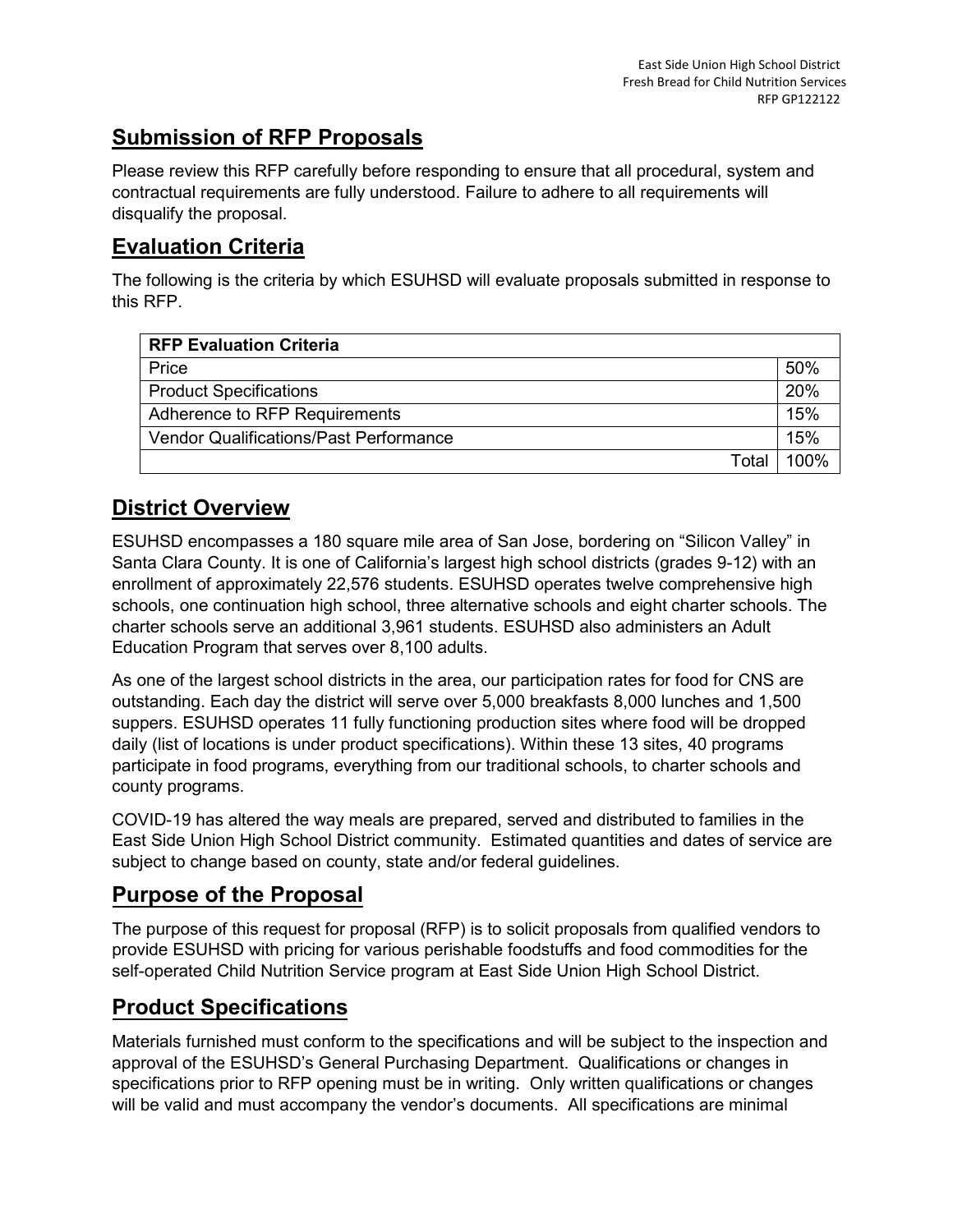requirements that must be met or exceeded. Alternate proposals submitted on forms other than those supplied by the ESUHSD will negate all proposals submitted under that item.

All refrigerated foods must be stored between 32-40°, and be delivered in a refrigerated vehicle and received at or below 40° F. Frozen foods must be delivered in a vehicle that has a freezer and received in a frozen state. All goods must be delivered in good condition.

All drop shipments must reference ESUHSD purchase order and must be made at the scheduled time. Shipments will be delivered 4 days a week to the East Side Union High School Site Kitchens as listed below:

| Andrew P. Hill High School                     | 3200 Senter Road         |
|------------------------------------------------|--------------------------|
|                                                | San Jose, CA 95111       |
| Calero High School                             | 420 Calero Avenue        |
|                                                | San Jose, CA 95123       |
| Evergreen Valley High School                   | 3300 Quimby Road         |
|                                                | San Jose, CA 95148       |
| Independence High School                       | 617 N Jackson Ave        |
|                                                | San Jose, CA 95133       |
| James Lick High School                         | 57 North White Road      |
|                                                | San Jose, CA 95127       |
| Mt. Pleasant High School                       | 1750 South White Road    |
|                                                | San Jose, CA 95127       |
| Oak Grove High School                          | 285 Blossom Hill Road    |
|                                                | San Jose, CA 95123       |
| Piedmont Hills High School                     | 1377 Piedmont Road       |
|                                                | San Jose, CA 95132       |
| Santa Teresa High School                       | 6150 Snell Road          |
|                                                | San Jose, CA 95123       |
| Silver Creek High School                       | 3434 Silver Creek Road   |
|                                                | San Jose, CA 95121       |
| W.C. Overfelt High School                      | 1835 Cunningham Avenue   |
|                                                | San Jose, CA 95122       |
| Yerba Buena High School                        | 1855 Lucretia Avenue     |
|                                                | San Jose, CA 95122       |
| Education Center (District Office - Warehouse) | 830 North Capitol Avenue |
|                                                | San Jose, CA 95133       |

Orders will be placed by school site managers or CNS staff on a weekly basis.

Delivery of products will be made, upon request from a qualified representative between the following hours: 4 days per week Monday thru Friday between 5:30am and 10:00am for all bid items.

ESUHSD and its sites follow USDA Component-Based Menu Plan. All food good deliveries to our facilities shall require nutrient information and/or CN labels.

All Respondent Vendors must provide the district with Hazardous Analysis and Critical Control Point (HACCP) information as required by state and federal guidelines upon request.

#### **A. Individual Specifications:**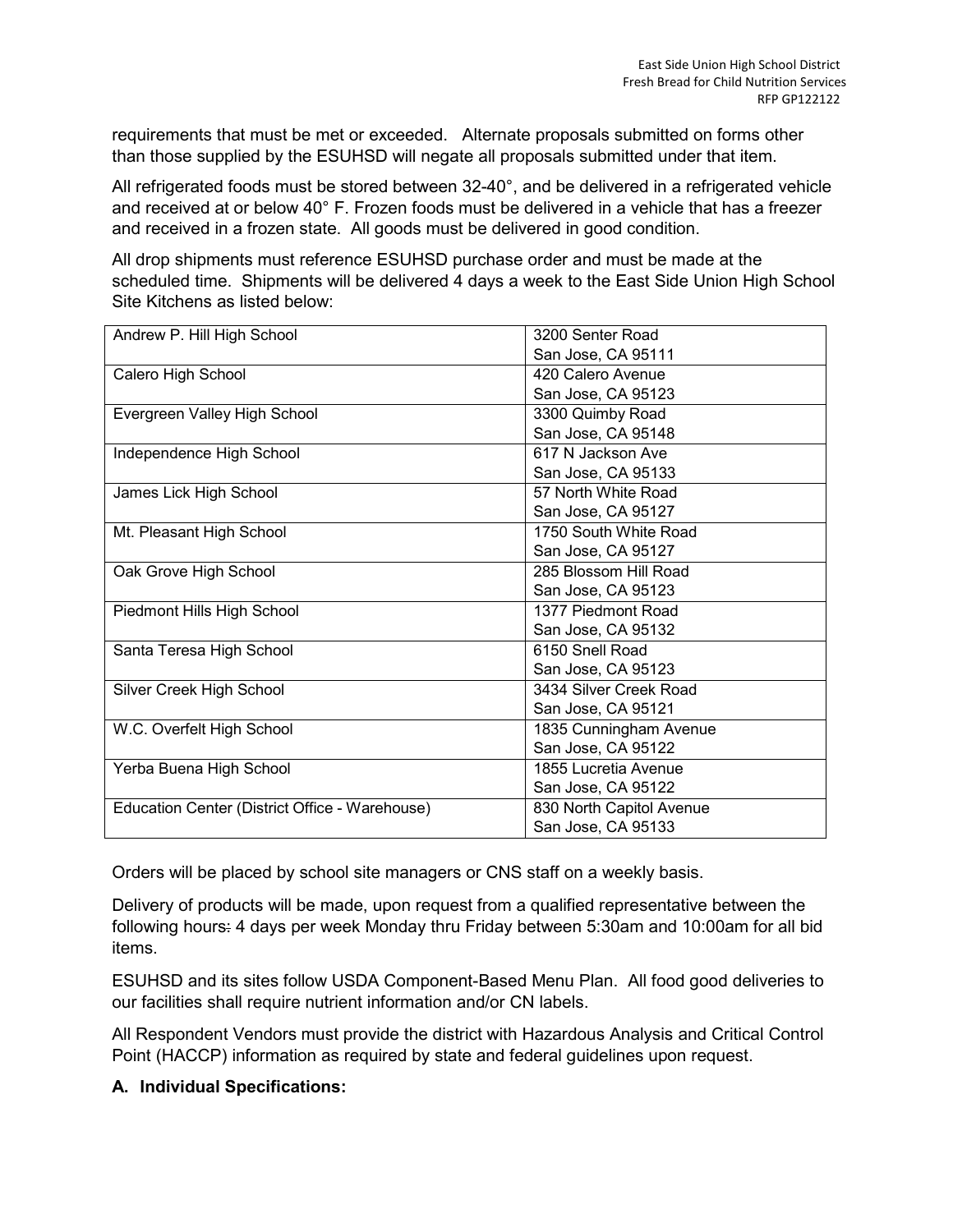ESUHSD does not guarantee orders of all or any amount of the estimated quantities specified in this RFP, nor shall ESUHSD be required to limit its orders. Respondent Vendors must specify minimum or maximum quantities or charges. Therefore, Respondent Vendors must state minimum shipments if minimums are required in the comments section. Products will be ordered on an "as-needed" basis. Orders requiring minimum amounts of product per shipment may affect bid awards.

Bidder shall provide "product code number" for each product bid.

Bidders will be required to provide nutritional information and CN labels or manufacturer's documentation that verifies product's contribution to the School Breakfast and/or Lunch pattern upon request.

Geographic preference (California) to the maximum extent feasible and appropriate for produce items.

ESUHSD must approve any produce items that are brought in from outside the United States. Produce items, such as Salad Mix, Apples and Oranges will maintain a single set price throughout the year.

#### **B. Federal Regulations for Food Items:**

All food items must meet current federal, state, and local requirements – including, but not limited to sodium, whole grain, Smart Snack requirements.

### **Buy American Requirements; Vendor Certification**

As required by the Buy American provision, all products must be of domestic origin as required by 7 CFR Part 210.21(d).

This District participates in the National School Lunch Program and School Breakfast Program and is required to use the nonprofit food service funds, to the maximum extent practicable, to buy domestic commodities or products for Program meals. A "domestic commodity or product" is defined as one that is either produced in the U.S. or is processed in the U.S. substantially using agricultural commodities that are produced in the U.S. as provided in 7 CFR Part 210.21(d).

Exceptions to the Buy American provision should be used as a last resort; however, an alternative or exception may be approved upon request. To be considered for the alternative or exception, the request must be submitted in writing to Julie Kasberger, Director of General Services (kasbergerj@esuhsd.org), and a minimum of 15 days in advance of delivery. The request must include the:

A. Alternative substitute(s) that are domestic and meet the required specifications:

- 1. Price of the domestic food alternative substitute(s); and
- 2. Availability of the alternative domestic substitute(s) in relation to the quantity ordered

B. Reason for exception: limited/lack of availability or price (include price):

- 1. Price of the domestic food product; and
- 2. Price of the non-domestic product that meets the required specification of the domestic product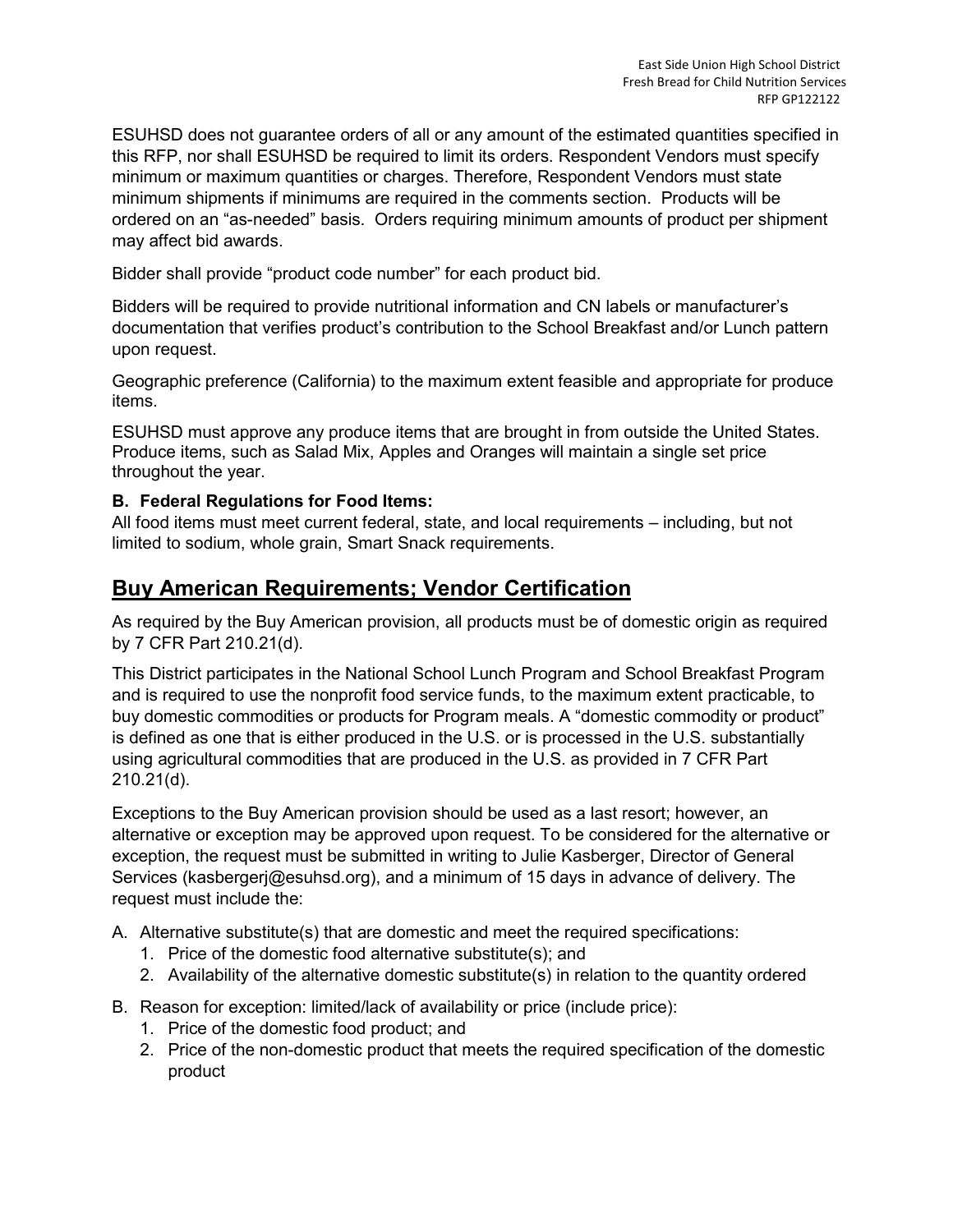ESUHSD requires suppliers to certify the food product was processed in the United States and certify the percentage of U.S. content, by weight or volume, in the food component or processed food products supplied to us. Each proposal submitted constitutes the respondent vendor's certification that all item(s) it supplies to ESUHSD in connection with this RFP will be produced and processed in the U.S. and contain over 51% of its agricultural food components, by weight or volume, from the U.S.

To ensure on-going compliance with the Buy American requirements, each contract with any vendor awarded a contract in connection with this RFP shall include the Buy American certification signed by the vendor.

## **Consolidated Appropriations Act of 2021 - PRU-12 China Prohibition Certification**

To ensure compliance with the Consolidated Appropriations Act of 2021 that was signed into law on December 27, 2020, all Child Nutrition Programs are prohibited from using federal funds to procure raw or processed poultry products that are imported into the United States from the People's Republic of China. It is the East Side Union High School District's responsibility to ensure the country of origin for all nondomestic raw or processed poultry products, whether purchased directly by the Program Operator or on their behalf. The prohibition set forth in the Consolidated Appropriations Act of 2021 (Public Law 116–260) Division A, Section 764, does not allow for any exceptions.

As such, East Side Union High School District requires certification of acknowledgment from their supplier, e.g., manufacturer, processor, or distributor, that acknowledges their agreement to comply with the prohibition stated within the Consolidated Appropriations Act of 2021 (Public Law 116–260).

### **Contract Specifications:**

ESUHSD reserves the right to add or delete related items from the contract at any time during the period of the contract. ESUHSD reserves the right to cancel immediately any awarded contract for any reason determined by ESUHSD to be detrimental to the health and welfare of the students and school personnel or that seriously affects the quality of the service. ESUHSD will hold the Respondent Vendor in default if they have caused such condition to arise.

ESUHSD authorized agent must sign all invoices.

All statements for purchase made by ESUHSD/Child Nutrition Services will be sent to:

East Side Union High School District 830 North Capitol Avenue San Jose, CA 95133

Upon request, Vendor must be able to furnish monthly, quarterly or yearly usage reports, as well as any other report required by ESUHSD.

The awarded Respondent Vendor must be able to contact the Child Nutritional Services Department if for any reason the order or delivery date or time may not be met.

Awarded vendors must not send special orders early (all products) without prior consent.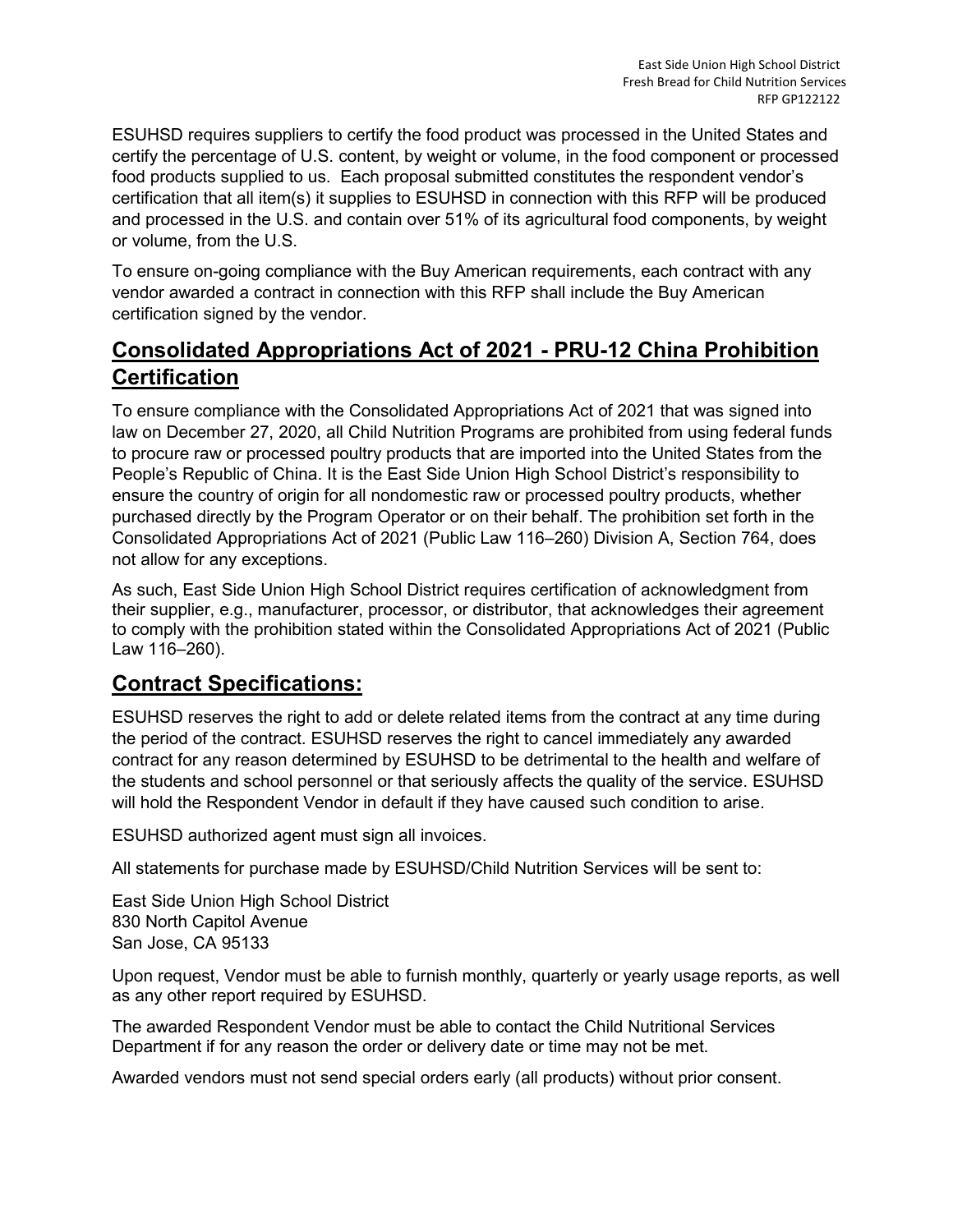Returns are to be picked up within 7 working days of notification. Produce will be replaced within 24 hours.

No "Dark Drops" will be accepted. A "dark drop" is any item left before or after identified delivery times.

The vendor must state minimum shipments if minimums are required on the Identification of Surcharges Page. Products will be ordered on an "as-needed" basis. Orders requiring minimum amounts of product per shipment may affect RFP awards.

Failure to comply with any of the above requirements will be sufficient cause for the cancellation of the contract.

# **Term of Pricing**

The term of the Fixed Pricing Period shall commence upon ESUHSD execution of the contract, tentatively scheduled for **July 1, 2022**. The period of time that prices quoted herein shall remain in effect for a minimum period of 13 months after bid award. The vendor must provide in writing any price changes 90 days prior to the annual renewal date. Time extensions may be granted upon mutual consent of all parties involved within the conditions of this bid, but not to exceed four years.

In the event that parties involved consent in contracting time extensions, the following conditions for price adjustments shall apply. Prices bid herein may increase with the mutual consent of parties involved. The effective date of such increase shall be specified in writing by the District. All proposed price increases shall require the submission by the vendor of the manufacturer's national or regional published price list or printed notices of price changes. All purchase orders placed under this agreement shall be delivered and invoiced at the agreement price prevailing at the time the order is placed, regardless of the actual delivery date.

### **Pricing Specifications**

#### F.O.B. delivery pricing:

Respondent Vendors must quote prices F.O.B. Destination, to the delivery location designated by ESUHSD and/or Purchasing Department for all transactions against this agreement. All transportation charges shall be prepaid to the address indicated on the purchase order unless a different address is specified in writing by ESUHSD Purchasing Department. ESUHSD will not pay shipping and handling charges, nor shall ESUHSD pay for any fuel surcharges that are not indicated herein. If the material is not received within the time specified for delivery, it will be received at the discretion of ESUHSD. Should it be necessary to refuse delivery of any material contained in the bid document, the Respondent Vendor shall be responsible for the cost of retrieving the material in question.

Price increases:

The period of time that prices quoted herein shall remain in effect for a minimum period of 13 months after bid award. The vendor must provide in writing any price changes 90 days prior to the annual renewal date. Time extensions may be granted upon mutual consent of all parties involved within the conditions of this bid, but not to exceed a period of four years.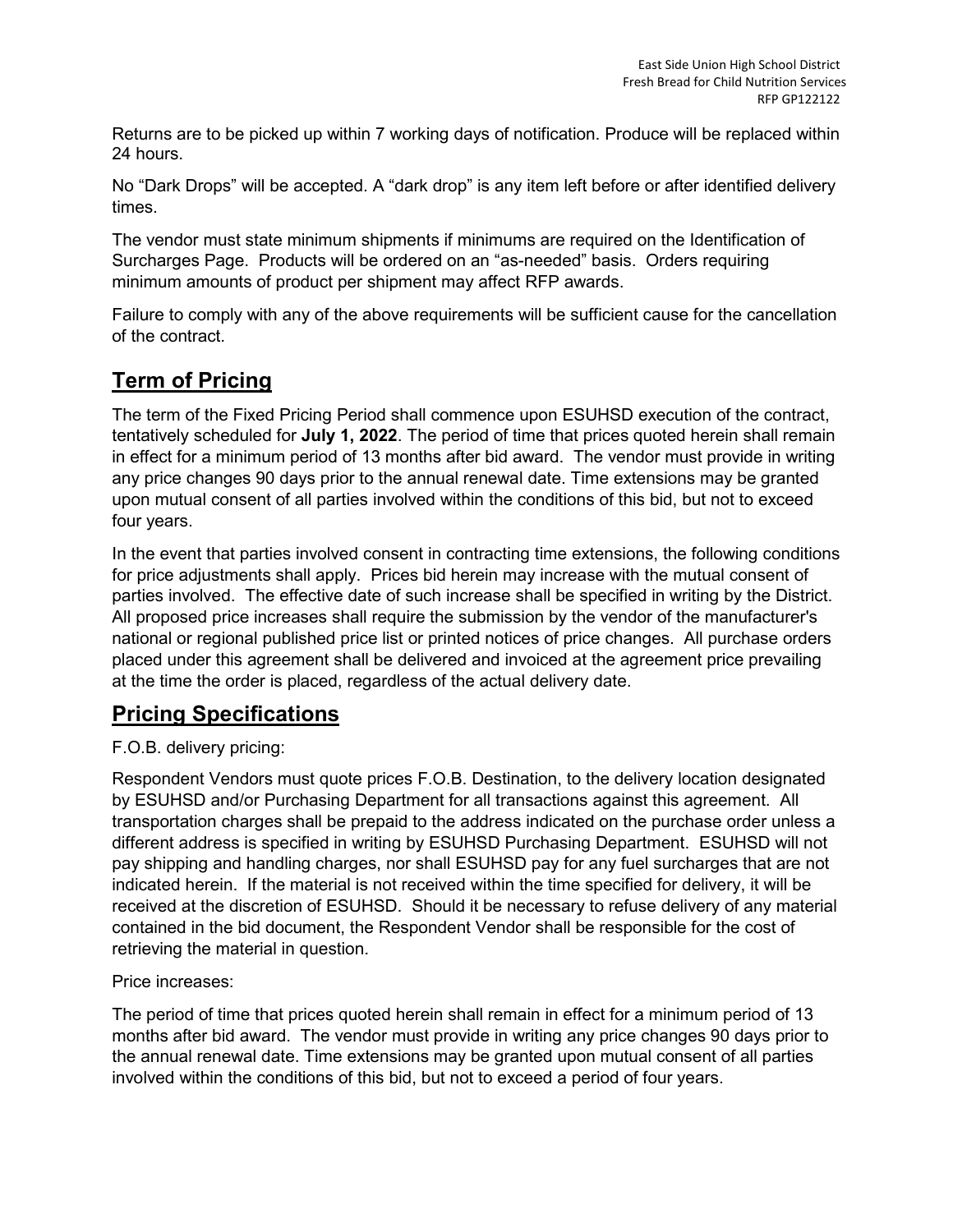In the event that parties involved consent in contracting time extensions, the following conditions for price adjustments shall apply. Prices bid herein may increase with the mutual consent of parties involved. The effective date of such increase shall be specified in writing by the District. All proposed price increases shall require the submission by the vendor of the manufacturer's national or regional published price list or printed notices of price changes. All purchase orders placed under this agreement shall be delivered and invoiced at the agreement price prevailing at the time the order is placed, regardless of the actual delivery date.

# **Respondent Vendors Cost**

Any costs incurred by the Respondent Vendor for the development of their proposals are the sole responsibility of the Respondent Vendor and shall not be chargeable to the ESUHSD.

# **Errors and Omissions**

If a Respondent Vendor discovers any ambiguity, conflict, discrepancy, omission or other error in this RFP or any of its attachments, they shall immediately notify ESUHSD of such error in writing and request modification or clarification of the document. Modifications will be made via addenda. Clarifications will be posted to the PlanetBids website, without divulging the source of the request.

If a Respondent Vendor fails to notify ESUHSD, prior to the date fixed for submission of proposals, of an error in the RFP known to them, or an error that reasonably should have been known to them, they shall submit proposals at their own risk, and if they are awarded the contract, they shall not be entitled to additional compensation or time by reason of the error or its later correction.

# **Exceptions**

If a Respondent Vendor takes exception to any part of this RFP, including but not limited to specification of the Insurance, Administrative and Legal Requirements as written herein or as amended by any addenda subsequently issued, must be done in writing. Said exceptions must be submitted with the proposal, failure to do so will be construed as acceptance of all items.

### **Organization of Proposals**

Proposal responses are to be organized simply and economically. Each Proposal shall be submitted in the following order with the following documents **ALL ITEMS BELOW ARE REQUIRED IN ORDER FOR THE PROPOSAL TO BE ACCEPTED AS A RESPONSIVE PROPOSAL**:

- **1.** Cover letter Each proposal will have a cover letter on company letterhead of the company or organization submitting the proposal. The cover letter must briefly summarize the Respondent Vendor's ability to provide the products AND services specified in this RFP. The cover letter shall be signed by a representative who has the legal capacity to enter the organization into a formal contract with ESUHSD.
- **2.** Exhibit 1 General Vendor Information/Signature Page
- **3.** Exhibit 2 List of References: Three (3) K-12 educational client references that have received similar services from the vendor within the last three (3) years.
- **4.** Exhibit 3 Statement of Surcharges: ex. Delivery to sites, (extended) warranties
- **5.** Exhibit 4 Buy American Certification for Child Nutrition Services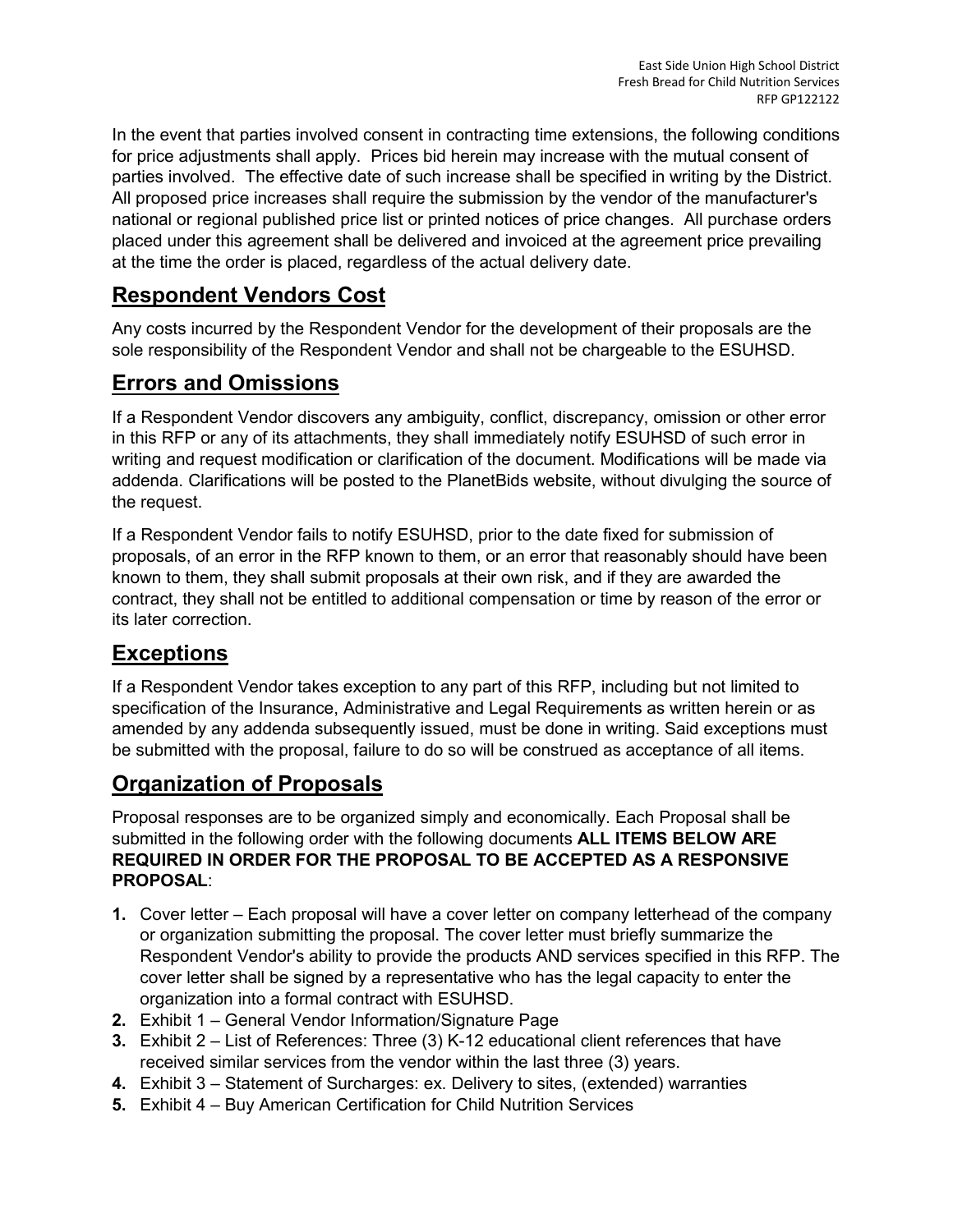- **6.** Exhibit 5 Proposal Form
- **7.** Exhibit 6 Fingerprinting Requirements
- **8.** Exhibit 7 Certificate of Nondiscrimination
- **9.** Exhibit 8 Conflict of Interest
- **10.** Exhibit 9 Noncollusion Declaration

#### **11.** W-9

**12.** Certificate of Liability Insurance (Endorsed to East Side Union High School District upon award.)

# **Proposals Become the Property of ESUHSD**

Proposals become the property of ESUHSD and information contained therein shall become public property subject to disclosure laws after Notice of Intent to Award. ESUHSD reserves the right to make use of any information or ideas contained in the proposal.

## **Confidential Material**

Respondent Vendor must notify ESUHSD in advance of any proprietary or confidential material contained in the bid and provide justification for not making such material public. ESUHSD shall have sole discretion to disclose or not disclose such material subject to any protective order which Respondent Vendor may obtain.

# **Rejection of Proposals, Waiver of Informalities**

With respect to this RFP, ESUHSD reserves certain rights at any time as follows:

- **1.** Reject any proposal without indicating any reason for such rejection;
- **2.** Waive or correct any minor or inadvertent defect, irregularity or technical error in a proposals, or in the process, or as part of any subsequent contract negotiation;
- **3.** Request that vendors supplement or modify all or certain aspects of their proposals or other documents or materials submitted;
- **4.** Terminate this RFP and issue a new RFP;
- **5.** Modify the selection process, the specifications or requirements for materials or services, or the content or format of the bids;
- **6.** Extend a deadline specified in this RFP, including deadlines for accepting proposals;
- **7.** Negotiate with any or none of the vendors;
- **8.** Modify the final contract from terms described in this RFP;
- **9.** Terminate failed negotiations with a vendor without liability, and negotiate with other vendors;
- **10.** Disqualify any vendor on the basis of a real or apparent conflict of interest, or evidence of collusion that is disclosed by the proposal or other data available to ESUHSD;
- **11.** Request that services be provided by certain staff of a vendor, or request that certain staff of a vendor is excluded from providing services as determined by ESUHSD to be in its best interest;
- **12.** Reject a vendor's proposal where the vendor is in breach of, or in default under, any other agreement with the ESUHSD;
- **13.** The award may be made either by line item, section or in its entirety, at the sole discretion of ESUHSD.